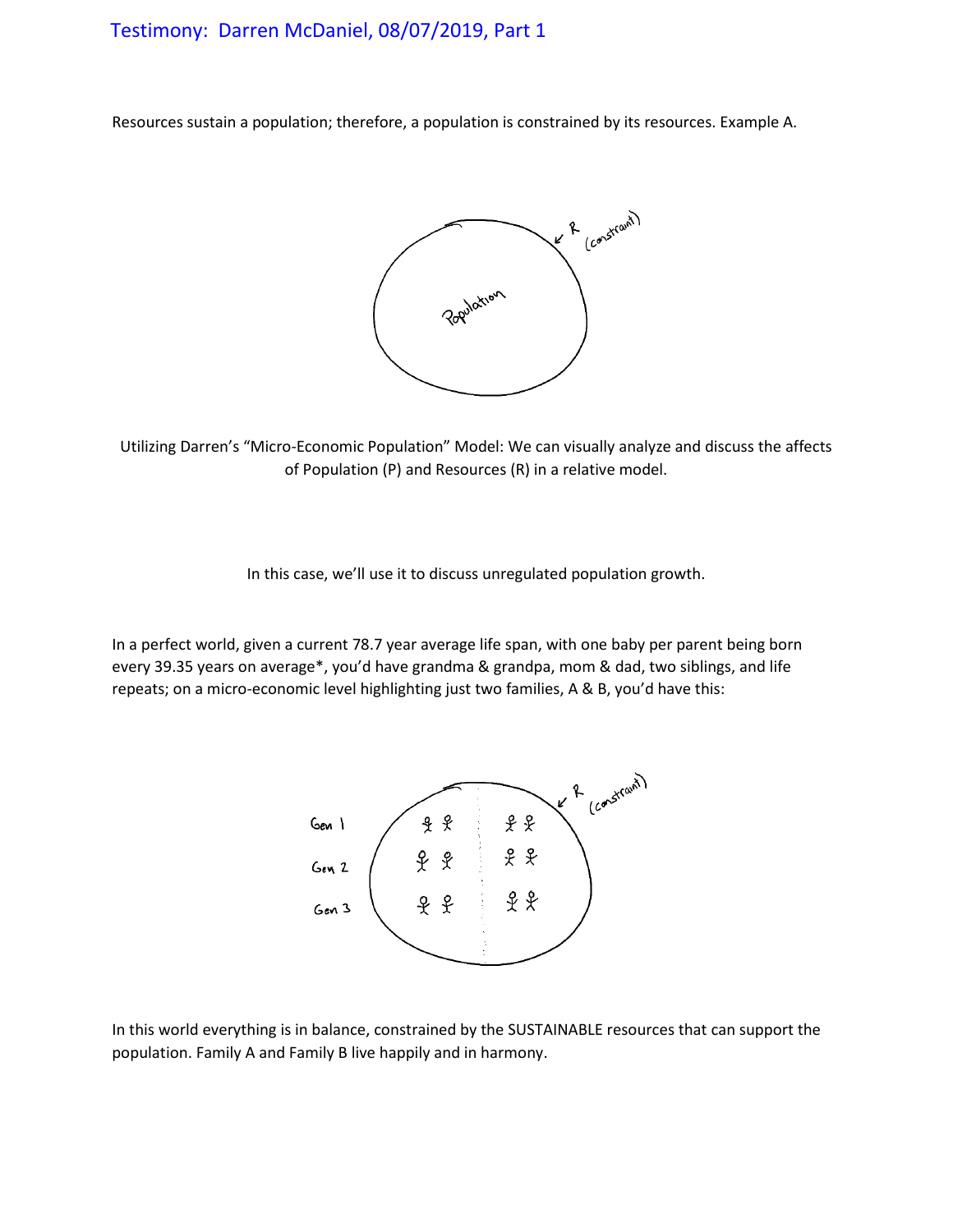(\**note: you could have a four generation model, having babies every 19.675 years instead – the results of this example still comes out the same however. The birthrate is arbitrary provided it remains a constant)*

But what happens, when this happens?



What happens when Family A decides to have three kids, when Family B has responsibly decided to have only two?

And Has R expanded just because a new baby is born? Of course not.

And then what happens in the next generation if that same family continues having just three kids per generation?



The next generation looks like this: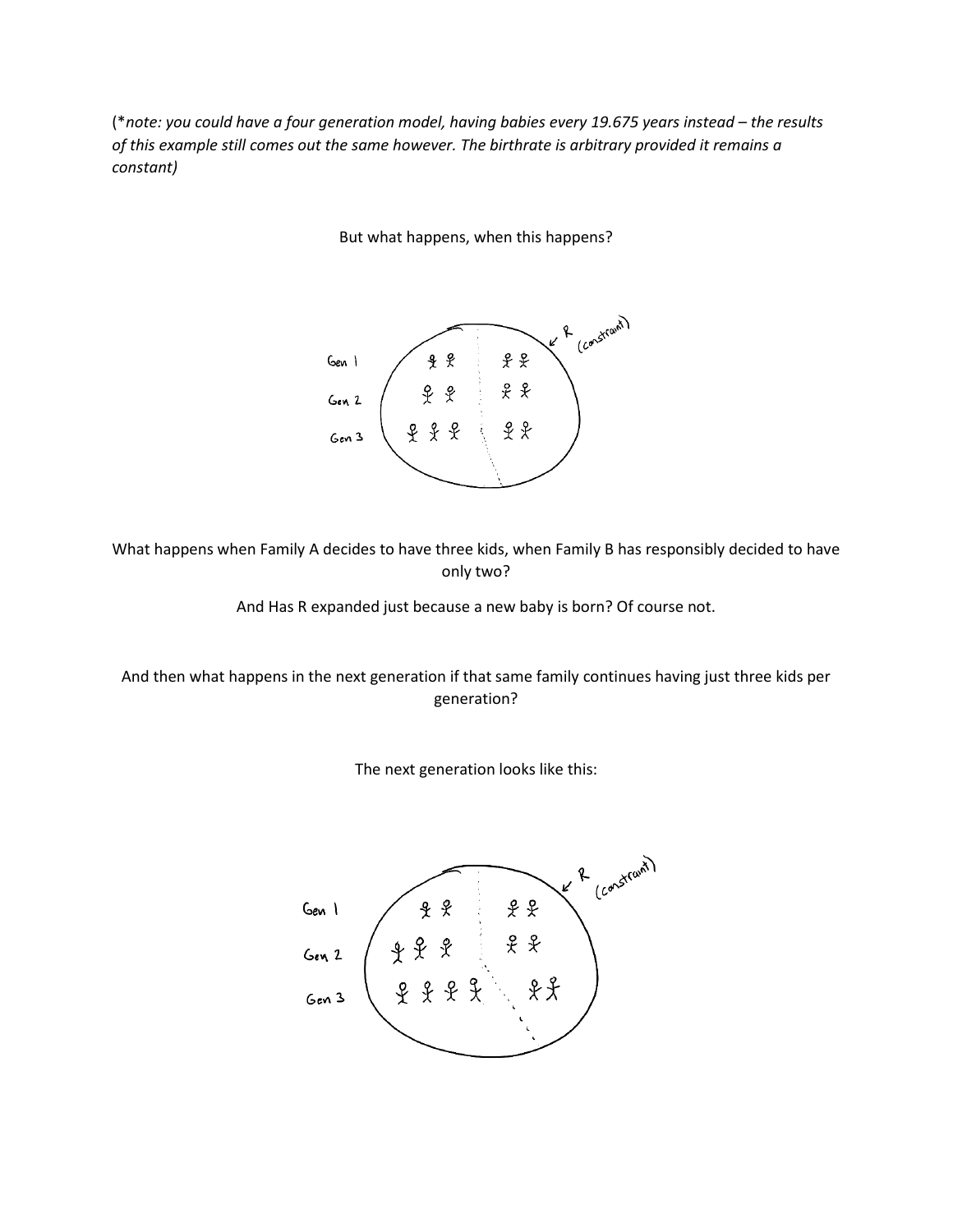Then this:



And this what happens if Family A has ONLY three babies per generation.

What happens if Family A decides it's ok to have 4 kids per generation? Or what happens if BOTH families decide to have 3, 4 or more kids per generation?

Now let's talk about how this simple model affects Supply, Demand and Economic Disparity.

Increased Population = Increased Demand

Which in turn = increased COST OF LIVING (Δ COL2-COL1)

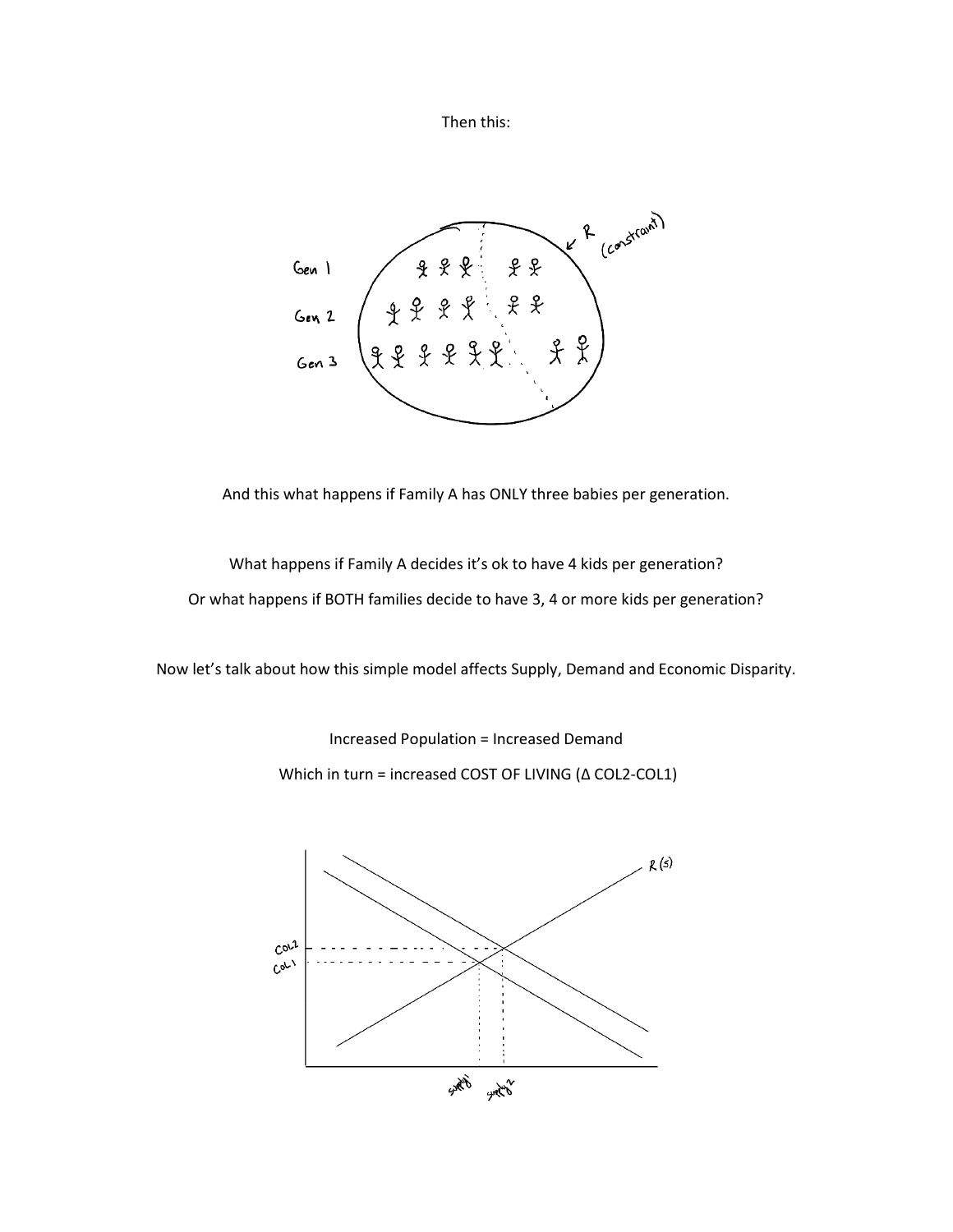But Wait! Did Supply 1 increase to Supply 2, just because we had more babies? Of course not, our Resources or Supply has not changed. Remember something in economics called the 'production possibilities curve' We'll it's basically the same thing as the 'resources availability curve'

That looks something like this:



Our Supply (or "supply 1") point does not change.

And our Cost Of Living (COL) didn't just increase a small amount, it increases near double the rate.

And again what happens to the Cost of Living if ONE of the families decides to have 3, 4 or more kids per generation?

And again, what happens if BOTH families decide to have 3, 4 or more kids per generation?

One thing that does happen in this model:

The Delta (The Difference) between 0 (those that have nothing) and those that can afford the new COL 2 (the wealthy) will continue to INCREASE not decrease.

And talking about Slavery (excuse me "affordable") Housing as a solution is definitely not the answer.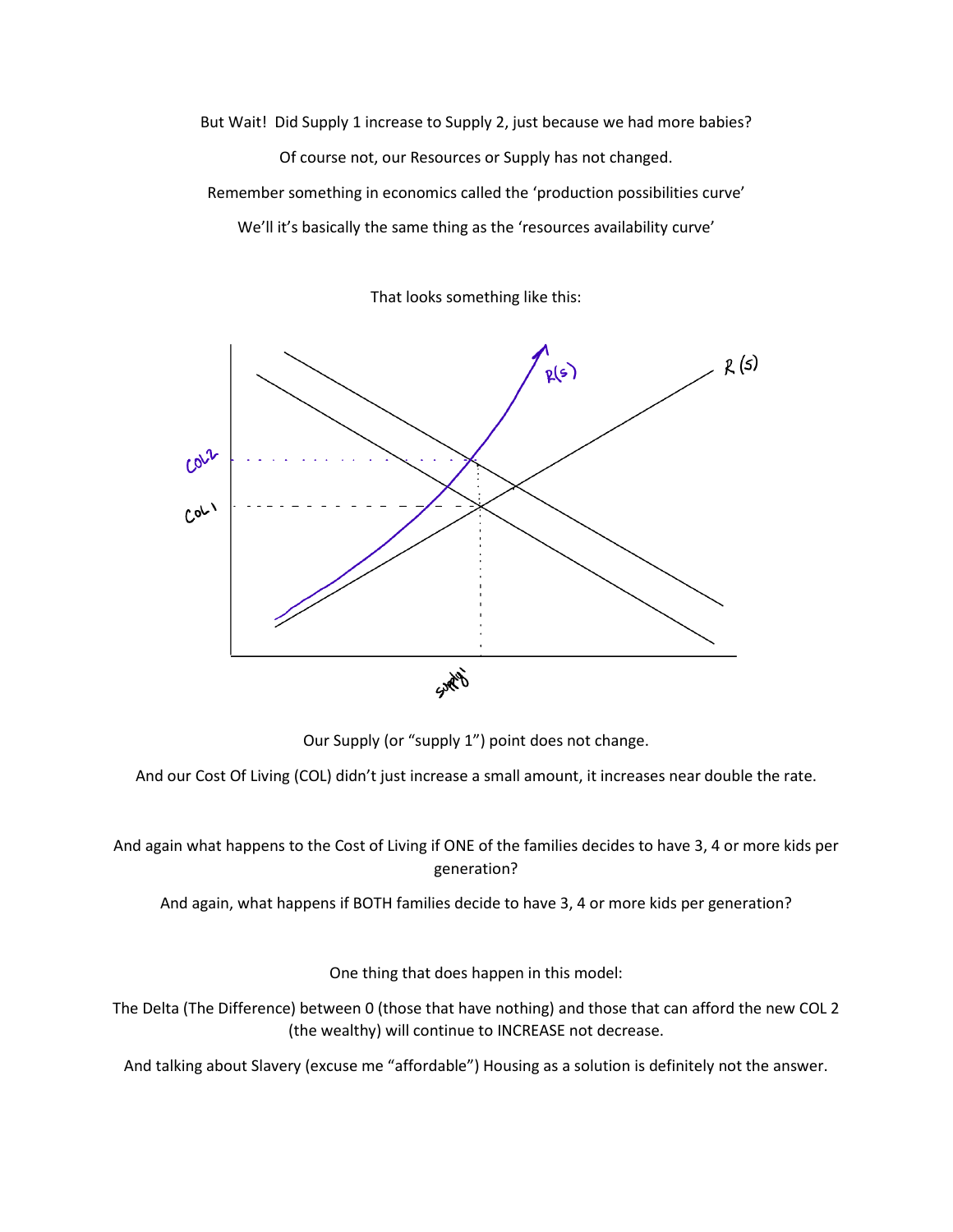So what about that R factor though? The resources. I hear it far too often that if we're more efficient or see that expanding, this growth won't perhaps be a problem.

And if a little know source call the **United Nations Environmental Programme** hadn't invested in a world study that came back with these results, I might have agreed.

# **65 Top Scientific Agencies Around the World Asked To Identify The Balance Between Resources and Human Population On This Earth: What Is Our Carrying Capacity?**

**6** studies suggest 2 Billion People

**7** studies suggest 4 Billion People

*We are at 7.72 Billon People Right Now\**

**20** studies suggest 8 Billion People

#### *the above equals 33, or more than half the studies have us at 8 Billion or less*

**14** studies suggest 16 Billion People

**6** studies suggest 32 Billion People

**7** studies suggest 64 Billion

**2** studies suggest 128 Billion

**1** study suggests 256 Billion

**1** study suggests 512 Billion

**1** study suggests 1024 Billion

\*please take a minute and go to www.worldmeters.info

The questions we should be asking:

#### **SO WHAT IS OUR CURRENT – AND SUSTAINABLE - LEVEL OF "R" FOR WEST MAUI?**

## **WHAT IS THE SUSTAINABLE POPULATION AMOUNT WITHIN THAT "R" CONSTRAINT?**

#### **WHAT PLANNING GOALS DO WE NEED TO SET TO GET THERE?**

**(and yes … all this corresponds with the "solutions" I just provided in regards to tax structure based on resource consumption and carbon footprint)** 

Mahalo, Darren.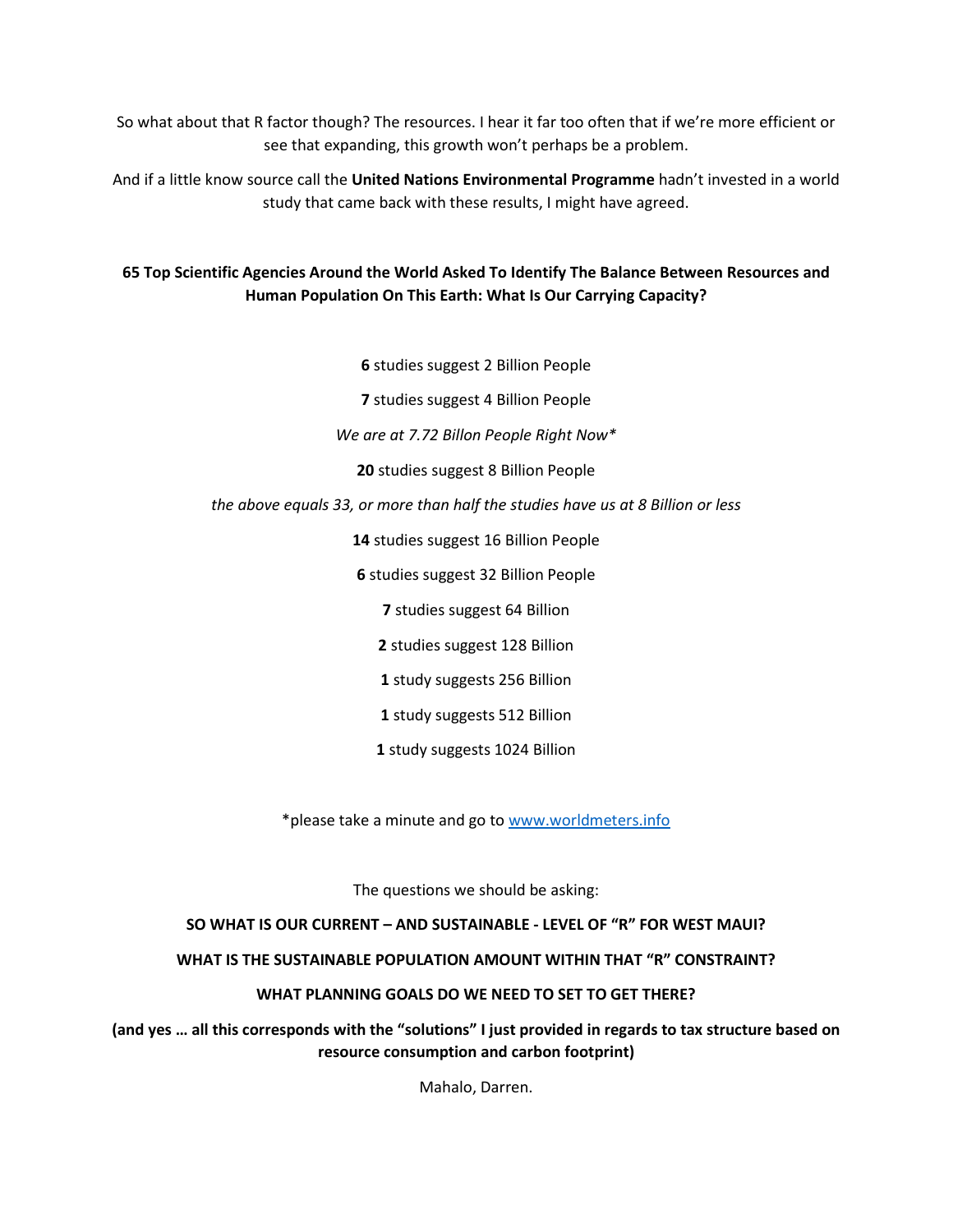Bonus for Hans:

I agree with something Hans referred to that mentioned a father having a child that eventually goes off, works hard and learns independence for themselves. A "cycle-of-life" metaphor if you will.

I 100% agree.

If child x goes off, child y stays for family A and the same goes for family B

Then according to what I also believe learned in Biology…

OUR GENE POOL JUST STRENGTHENED ITS DNA. :)

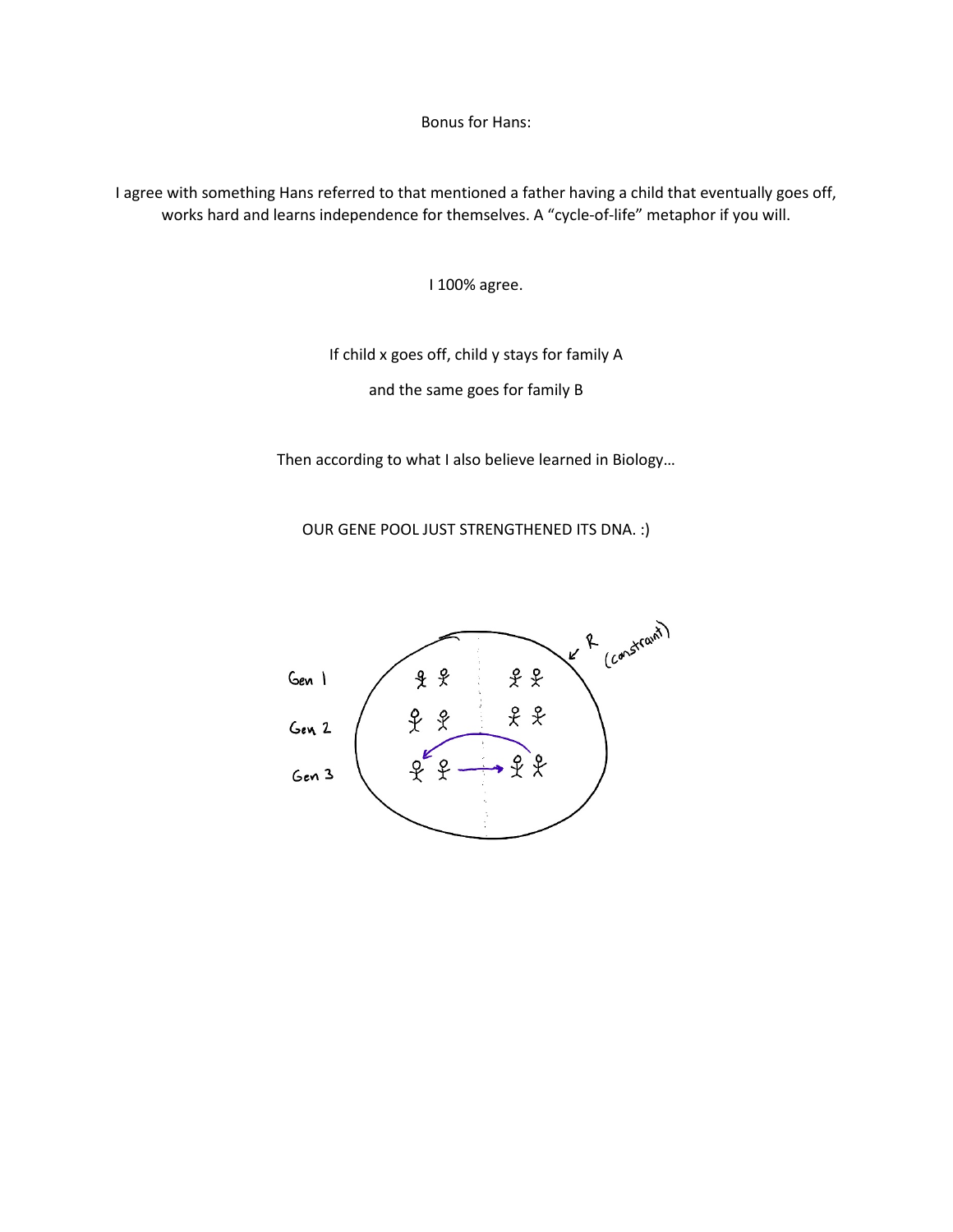## "TRUST"

In probing an individual from the planning committee on 8/6, I was asked to "trust the process"; and I get that. I understand one must see the entire picture before one can fully judge the outcome of it.

It was also told to me that I need to understand that I'm in the hands of individuals in positions whom have won national accolades for their planning work. (and I honestly forget the name of the accolade, apologies please remind me when you can)

Here's my only, personal resident now of West Maui, problem with that.

My life experiences have led me to a belief, albeit perhaps an axiomatic belief that you can help me to dispel before we allow it to happen; that creating a 'Utopia' population – one that wins multitudes of national awards – may not necessarily be the real answer to a much greater problem: one that will be held by our next generation.

I went to school and lived in Boulder Colorado for eight years of my life.

Like Mike Victorino who waxed poetically about how many lights he used to see, I as well, in my generation, used to see three distinct towns with open space between them as I drove from Denver to Boulder on Highway 36. Westminster, Broomfield, Louisville. Look at it now. One giant urban sprawl.

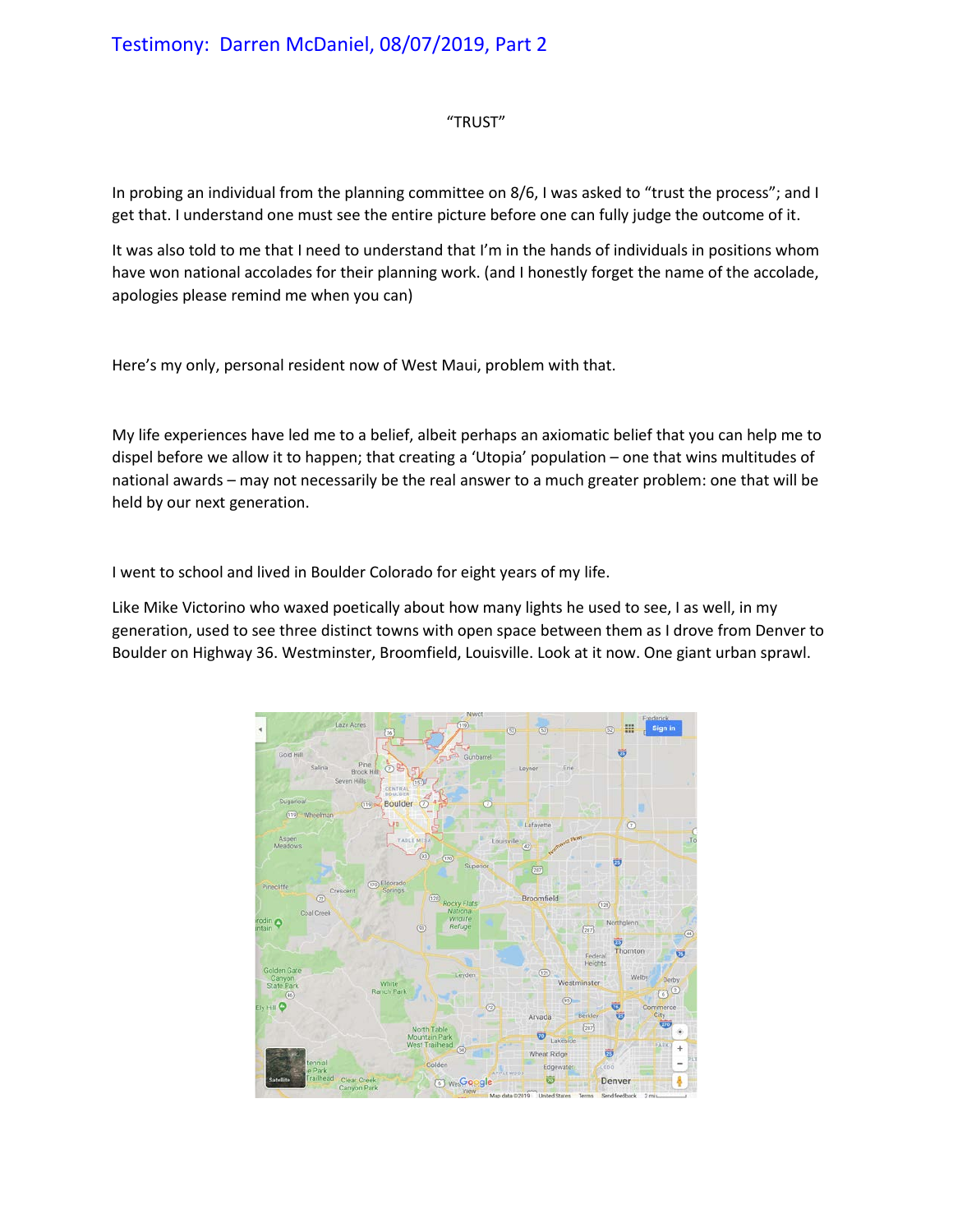

Accept to when you crest the hill in Louisville, you get this view:

<https://www.bouldercounty.org/government/about-boulder-county/>

Wow.

One of the most incredible views. Look at all that county open space surrounding the city! (you can see it in the street map above too)

Busses that come almost every 7-10 minutes and blocks from where you live.

Clearly an abundance of green space for everyone to enjoy.

Bike and Walking paths that extend throughout the entire city, up into the canyons, and into neighboring towns.

Mixed use planning that incorporates retail and residential throughout the downtown area

Community centers to gather, including international Tea Houses,

Brainiest City, Best Small City, Top City For Well Being; and some really amazing, amazing things.

And if you're curious how many accolades Boulder Colorado has one, just check out this website:

<https://www.bouldercoloradousa.com/media/media-kit/boulder-tops-the-lists/>

So here's the only thing that everyone, including all my once resident friends that have had to leave there now seem to say…

"You now can't buy a house within Boulder for under a million dollars"

Well, not quite true, but pretty close. Boulder Colorado's net housing cost has risen dramatically comparative to it's neighbors with all this utopian development. If you just go on line to any real estate